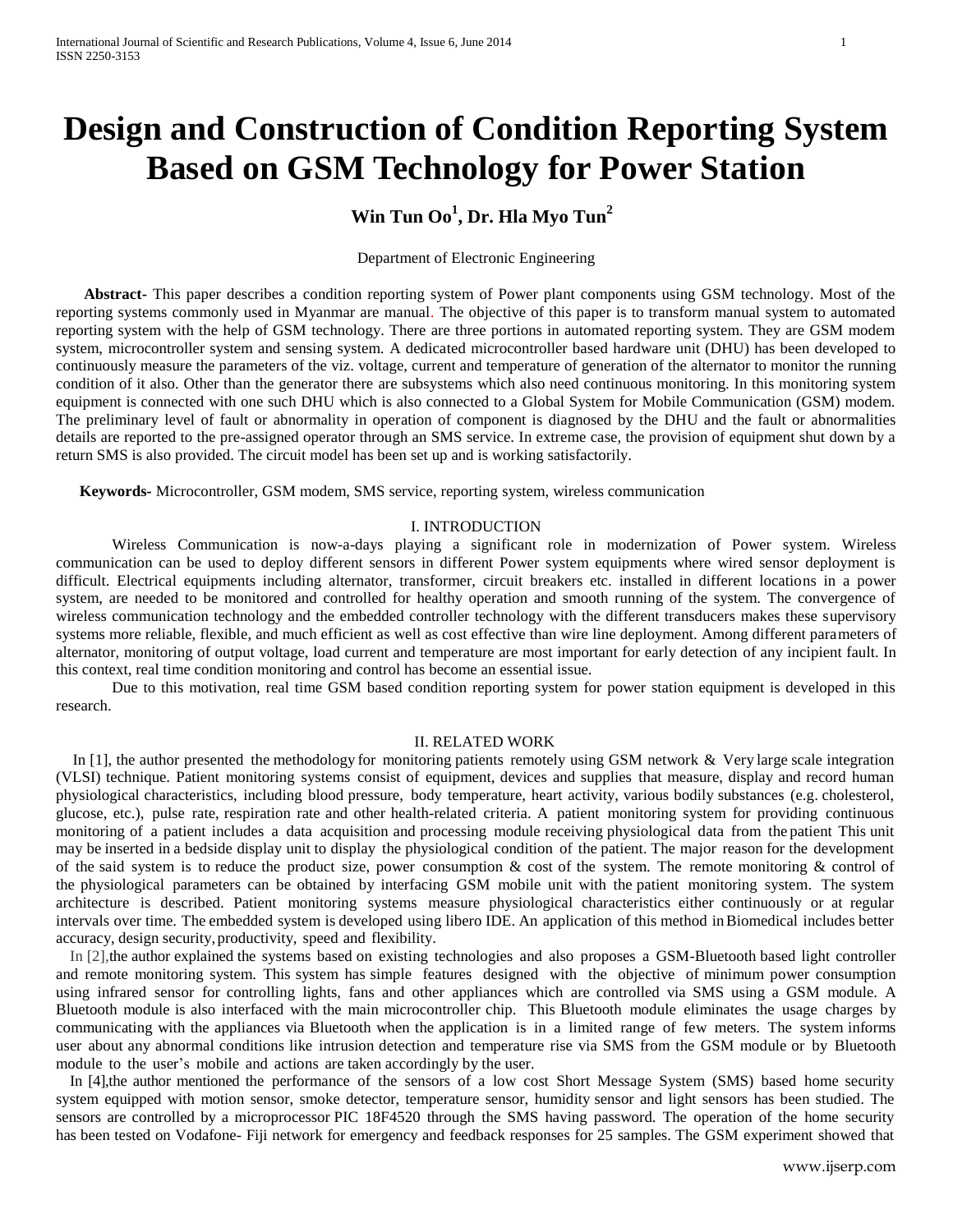it takes about 8-10s for the security system to respond the occupant and relevant civil authorities in case of emergency. It takes about 18-22s for the occupant to switch and monitor lights and appliances and then get feedback from home depending upon the network traffic.

#### III. PROPOSED SYSTEM



Figure 1. Block diagram of GSM based condition reporting system using microcontroller

This system is the GSM Based Condition reporting system using microcontroller in power station equipments. This system is mainly constructed with PIC 16F877A and GSM modem. PIC 16F877A is mainly used as control unit. Three sensors are mounted in power station and its surrounding. The three sensors sense the voltage, current and temperature and the sensing data are sent to PIC. PIC receives the sending data and checks overload or not according to the programmable. The three sensors are Voltage Level sensor, current level sensors and Temperature sensor. Initialization the microcontroller is operated and the sensors sense the data. If the over voltage or under voltage are occurred in the operating time, the microcontroller close the circuit and then one message is sent to the user mobile phone from the GSM modem. The user receives "voltage= V, current= A, temp= F" message. If the station temperature is over (250ºC), the engine can burn. So the temperature sensor is used to protect the station burn. The temperature sensor senses and the sensing data is report to the microcontroller. If the temperature is over, the microcontroller sent a message to the user. The user receives the message "The station is stop because of overheating!". If the power does not flow during the sensors, the modem sends the message "The station is stop because of lack of power!". The microcontroller and the GSM modem are connected with RS232 serial interface.

Block diagram of GSM based condition reporting system using microcontroller is shown in figure 1.

This design can be divided into several units or modules. They are sensor unit, processing unit and power unit. There are some devices and components used in the in the design to implement each unit. These devices used in this system are as follows;

- $\triangleright$  Power Supply Unit
- Current sensor
- > Temperature sensor
- Voltage divider
- PIC16F877A microcontroller
- $\triangleright$  MAX232 level shifter
- > GSM Modem
- > Display Unit

# *A. Power Supply Unit*

The DC power supply unit is vital component in modern electronic devices as they need a wide range of DC voltages for their operations. The purpose of a power supply is to provide the required amount of power specified voltage from primary source. *B. Current sensor*

The Allegro ACS756 shown in figure 2, family of current sensor ICs provides economical and precise solutionsfor ACor DCcurrent sensing in industrial, automotive, commercial, and communications systems.The device package allowsfor easy implementation by the customer.Typical applicationsinclude motor control, load detection and management, power supplies, and over current fault protection. The device consists of a precision, low-offset linear Hall circuit with a copper conduction path located near the die.

# Features and Benefits of ACS756

- Industry-leading noise performance through proprietary amplifier and filter design techniques
- Total output error 0.8% at  $T_A = 25^{\circ}C$
- Small package size, with easy mounting capability
- Monolithic Hall IC for high reliability
- Ultra-low power loss: 130 μΩ internal conductor resistance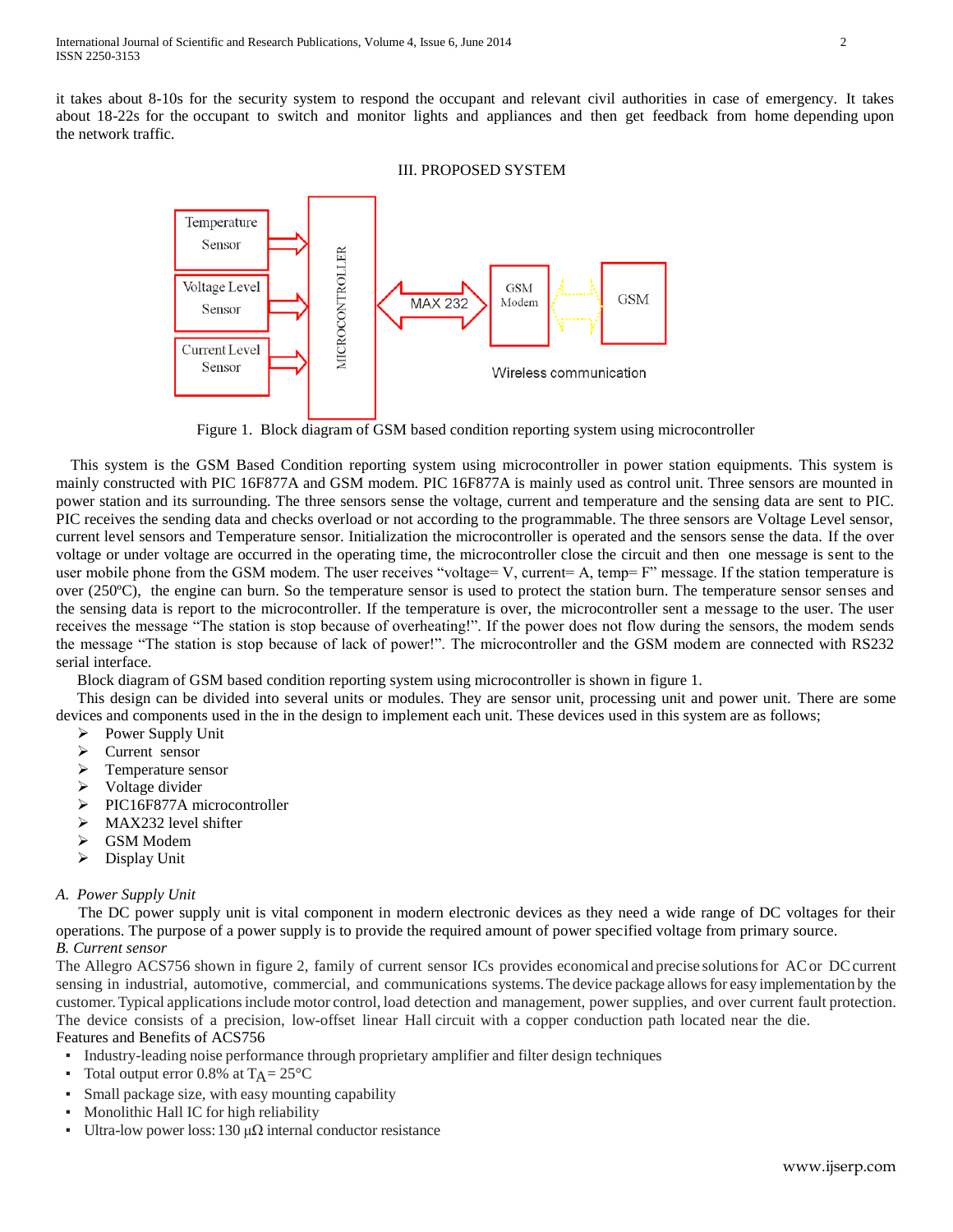International Journal of Scientific and Research Publications, Volume 4, Issue 6, June 2014 3 ISSN 2250-3153

- 3 kVRMS minimum isolation voltage from pins 1-3 to pins 4-5
- 3.0 to 5.0 V, single supply operation
- 3 μs output rise time in response to step input current
- 20 or 40 mV/A output sensitivity
- Output voltage proportional to AC or DC currents
- Factory-trimmed for accuracy
- Extremely stable output offset voltage
- Nearly zero magnetic hysteresis



Figure 2. (a)ACS756 sensor (b) General block diagram of ACS 756 sensor

#### *C. Temperature Sensor*

The LM35 series are precision integrated-circuit temperature sensors, whose output voltage is linearly proportional to the Celsius (Centigrade) temperature. The LM35 thus has an advantage over linear temperature sensors calibrated in °Kelvin, as the user is not required to subtract a large constant voltage from its output to obtain convenient Centigrade scaling. The LM35 does not require any external calibration or trimming to provide typical accuracies of  $\pm 1/4$ °C at room temperature and  $\pm 3/4$ °C over a full -55 to +150°C temperature range. Low cost is assured by trimming and calibration at the wafer level. The LM35's low output impedance, linear output, and precise inherent calibration make interfacing to readout or control circuitry especially easy. It can be used with single power supplies, or with plus and minus supplies. As it draws only 60 mA from its supply, it has very low self-heating, less than 0.1°C in still air. The LM35 is rated to operate over a -55° to +150°C temperature range, while the LM35C is rated for a -40° to +110°C range (-10° with improved accuracy). The LM35 series is available packaged in hermetic TO-46 transistor packages, while the LM35C, LM35CA, and LM35D are also available in the plastic TO-92 transistor package. The LM35D is also available in an 8-lead surface mount small outline package and a plastic TO-202 package.

Features of LM35

- a) Calibrated directly in°Celsius (Centigrade)
- b) Linear a 10.0 mV/°C scale factor
- c)  $0.5^{\circ}$ C accuracy guaranteeable (at +25 $^{\circ}$ C)
- d) Rated for full -55 $\degree$  to +150 $\degree$ C range
- e) Suitable for remote applications
- f) Low cost due to wafer-level trimming
- g) Operates from 4 to 30 volts
- h) Less than 60 mA current drain
- i) Low self-heating, 0.08§C in still air
- j) Nonlinearity only  $\pm 1/4$ °C typical
- k) Low impedance output,  $0.1 \Omega$  for 1 mA load

#### *E. PIC16F877A Microcontroller*

PIC 16F877 is 40/44 pin device and is one of the popular microcontroller used in complex applications. The device offers 8K X 14 word of Flash program memory, 368 bytes of RAM, 256 bytes of nonvolatile EEPROM memory, 33 input/output pins, 8 multiplexed A/D converters with 10 bits of resolution, PWM generator, three timers, an analog capture and comparator circuit, USART, and internal and external interrupt facilities.

*F. MAX232 Level Shifter*

Almost all digital device use either TTL or CMOS logic levels. Therefore, the first step to connecting a device to the RS232 port is to transform the RS232 levels back into 0 and 5 Volts. A MAX232 chip provides the TTL to RS232 (and vice versa) level conversions for the project.

The MAX232 provides two incoming ports and two outgoing ports. To create this interface, it mainly used the TTL outputs of the PIC in combination with a MAX232 serial driver chip. The MAX232 simply converts the TTL outputs to RS232 outputs.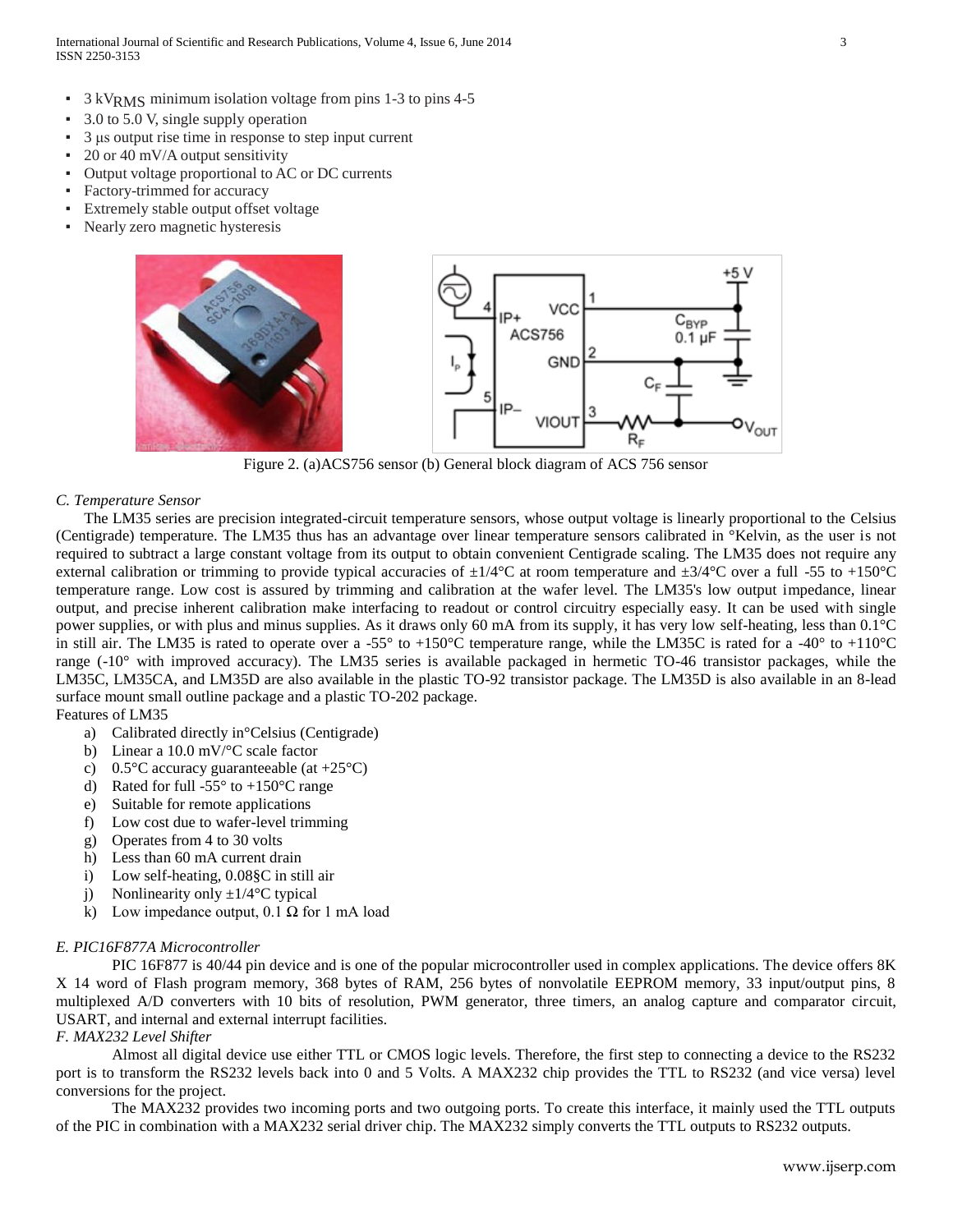It may have a problem in many instances where only a single supply of +5V is used. However, the advantages of these IC's are cheap and also can be available in many places.

The MAX232 contains four sections:

- (1) Dual Charge-pump DC-DC Voltage Converters
- (2) RS232 driver
- (3) RS 232 receivers
- (4) Receiver and Transmitter enable control

# *G. GSM Modem(GM28)*

The GSM modem communicates with the user cell phone to intimate the condition obtained for the microcontroller. Serial Port Adapter works in data and AT modes and needs to be properly configured. In AT mode, series of commands are sent for proper configuration. If match is found, it starts data communication between micro-controller system and GSM. AT commands are sent by sending text strings 'A', 'T', along with specified command strings through serial port to cell phone and are executed on receipt of carriage return. The result codes are sent by cell phone to system (TE) to indicate the status after execution of command.The GSM modem operates with SIM card as mobile phone.

| <b>Main features</b> | <b>Parameters</b>                                                                                                                                      |
|----------------------|--------------------------------------------------------------------------------------------------------------------------------------------------------|
| Power supply voltage | DC: 5~18V                                                                                                                                              |
| Frequency band       | Support four frequency: GSM850,GSM900,DCS1800,PCS1900,<br>Frequency automatic search, Frequency can be set by AT command                               |
| AT command           | other extended AT command                                                                                                                              |
| Transmitting power   | Class4 $(2W)$ : GSM850 and GSM900,<br>Class2 (1W): DCS1800 and PCS1900                                                                                 |
| Message              | Text and PDU mode, Message storage equipment: SIM card                                                                                                 |
| RS232 characteristic | Global function serial port, Used for AT command, Adaptive baud rate: 4800 bps-<br>115200 bps, Character format: data bit 8, stop bit 1, no parity bit |
| Temperature range    | Working temperature: -35 to 80 degree, Storage temperature: -40 to 80 degree                                                                           |
| RS232 interface      | A RS232 standard interface (device is female)                                                                                                          |
| SIM card interface   | a SIM card interface                                                                                                                                   |

# V. SIMULATION RESULTS

Firstly, the system is simulated by using Proteus software. As shown in figure 5, the system can successfully read the data from sensors using microcontroller. Since the Modem is not available in Proteus, data transmitting and receiving functions are tested in Virtual terminals.

# **Principle of operation**

The complete circuit diagram of the proposed system is shown in figure 3.

In this system, PIC 16F877A microcontroller is used as control unit. PIC 16F877A microcontroller consists of 40 pin. It has 33 pins of input/output port. The input/output ports are PORTA, PORTB, PORTC, PORTD and PORTE. The next 7 pins are two pins for ground reference ( $V_{SS}$ ), two pins for positive supply ( $V_{DD}$ ), two clock input pins and master clear (RESET) input. In this system, PORTB is used as input pin and PORTC is used for output. The three sensor's data enter the PORTB pins. The voltage level sensor is RBO and the current sensor is RB1. The data of temperature low and high level enter RB3 and RB4 respectively.. The 5V power supply is connected to  $V_{DD}$  and  $V_{SS}$  is GROUND. The receive (R<sub>X</sub>) and transmit (T<sub>X</sub>) pins are connected to MAX232 IC. MAX232 has 16 pin and it converts 5V to 12V and 12V to 5V dc. The microcontroller receives the data from sensors and check overload or not according to programming. In programming design, transmit register and receive register is used to transmit and receive the data and then other registers are used in program. In this system, HI-TECH C program is used. To send the data from the microcontroller to modem, the serial data transmission system is used. The flow chart of the software implementation of the system is illustrated in figure 4.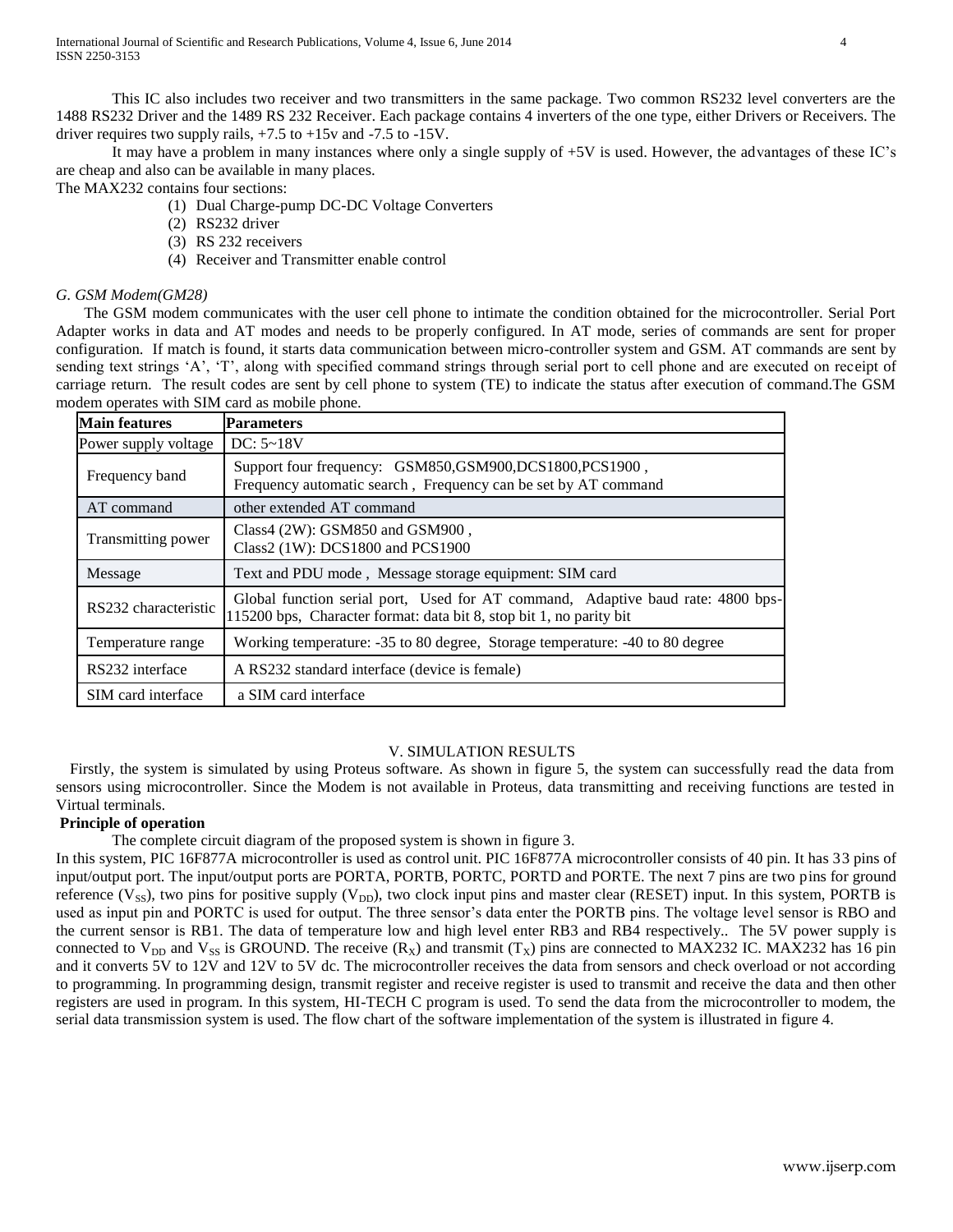

Figure 3. Complete circuit diagram



Figure 4. Flow chart of the software implementation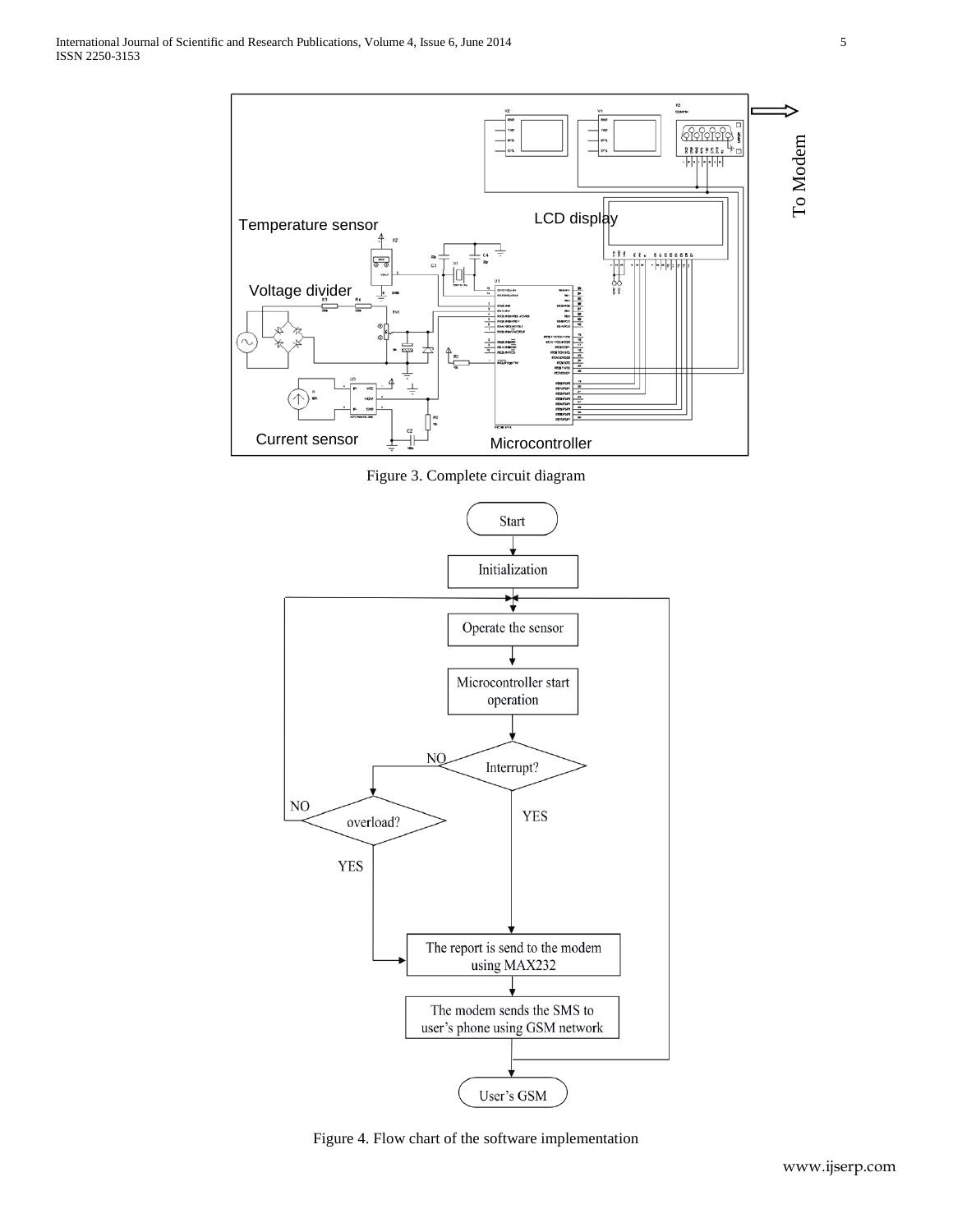| Current: 50.5A                                                                                                                                                                                                                   | Temperature: 25.1'C<br>Volta9e:200.0V | Jes<br>1.74<br>$\frac{1}{2}$                                                                                                                       | $\frac{1}{2}$<br>ofofofolo<br>$+$<br><b>SEZERSSE</b><br>the dealer<br>Tenneraturet 25, 110                      |  |
|----------------------------------------------------------------------------------------------------------------------------------------------------------------------------------------------------------------------------------|---------------------------------------|----------------------------------------------------------------------------------------------------------------------------------------------------|-----------------------------------------------------------------------------------------------------------------|--|
| 医复复<br>£È⊾<br>미카<br>19951-199211-00<br>٠<br>GENELECT1BUSDV<br>HITEMPTO00U16V<br>ö                                                                                                                                                | 86998886<br>원장에 나라 당장이                | 測<br>٠<br><b>Millengan</b><br><b><i>Department</i></b><br><b>Forest</b><br><b>SEA</b><br><b>EPRON'AN</b>                                           | Upit aSet 288, 80<br>Current: 50.5A<br><b>IST al. extended</b><br>$\frac{1}{2}$<br><b>THE FUNDERIN</b><br>Halad |  |
| LED-RLLIE<br>LED GREEN<br>b<br>LM016L<br>$\omega$<br>LMD20L<br>DOM:<br>A<br>LMO44L<br><b>MAX232</b><br>s<br><b>MINRES1K</b><br>$\ddot{}$<br>MINRES4K7<br><b>MINRESTOR</b><br>PIC16F877<br>PIC16F877A<br>POLYESTER100N<br>POT-HIS |                                       | <b>FRANK</b><br>축<br><b>FEMALE</b><br><b>COLE</b><br><b>Hart</b><br>$\mathbf{x}$<br><b>COMMERCIAL</b><br><b>Number</b><br><b>ICE</b><br><b>ALL</b> | uild.<br>шı<br>$\frac{1}{16}$<br>×<br>-<br><b>Railway</b><br>E                                                  |  |

Figure 5. Simulation result for data reading from sensors in Proteus

#### **3. Test and Results**

The microcontroller based dedicated hardware unit (DHU) is constructed in this research as shown in figure 6. In this hardware construction, the temperature sensor, current sensor and voltage divider network sense the temperature, current and voltage of the AC mains line instead of the power station equipment. Then the sensed data are transmitted to the GSM modem via RS232. And then GSM modem transmits the data to the user's GSM mobile. As seen in figure 7, the constructed circuit can successfully transmit and receive the condition (temperature, current and voltage).



Figure 6. Constructed and tested microcontroller based DHU

Figure 7. Test Results of Hardware Unit



or not

(a) Checking Modem is connect (b) Requesting data and sending data to user GSM

(c) Normal Running Condition (d) Receiving sms on

user GSM